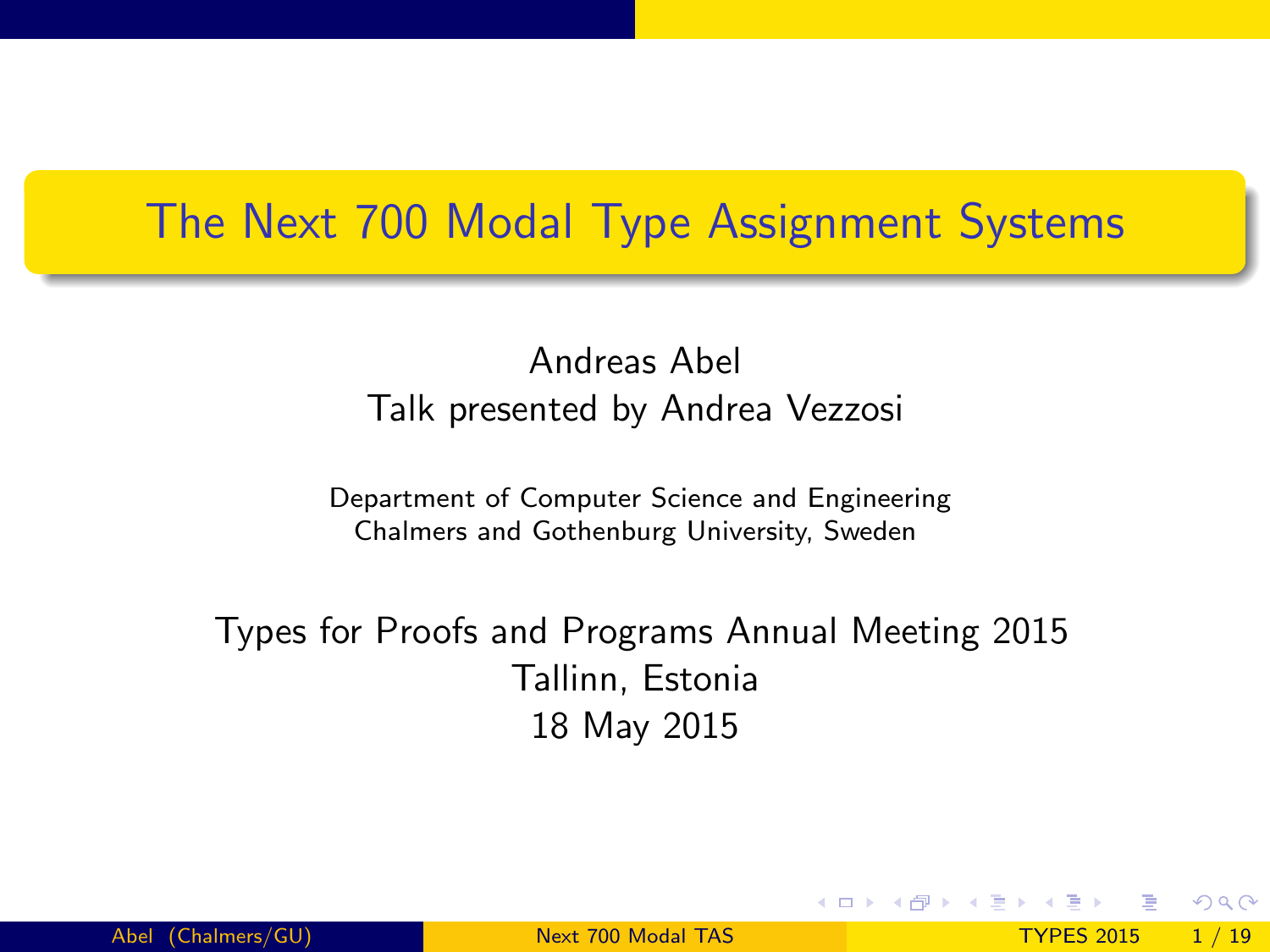### **Motivation**

- Grand goal: integrate analyses (positivity, termination, strictness) into dependent type theory.
- Reason: with meta variables, type checking not cleanly separable from other analyses.
- A lot of type-based analyses out there:
	- Strictness.
	- Relevance.
	- **.** Linearity.
	- **•** Positivity.
- Can be formulated as non-standard type systems.
- Sometimes a bit ad-hoc.
- Can we systematize them?

<span id="page-1-0"></span> $QQQ$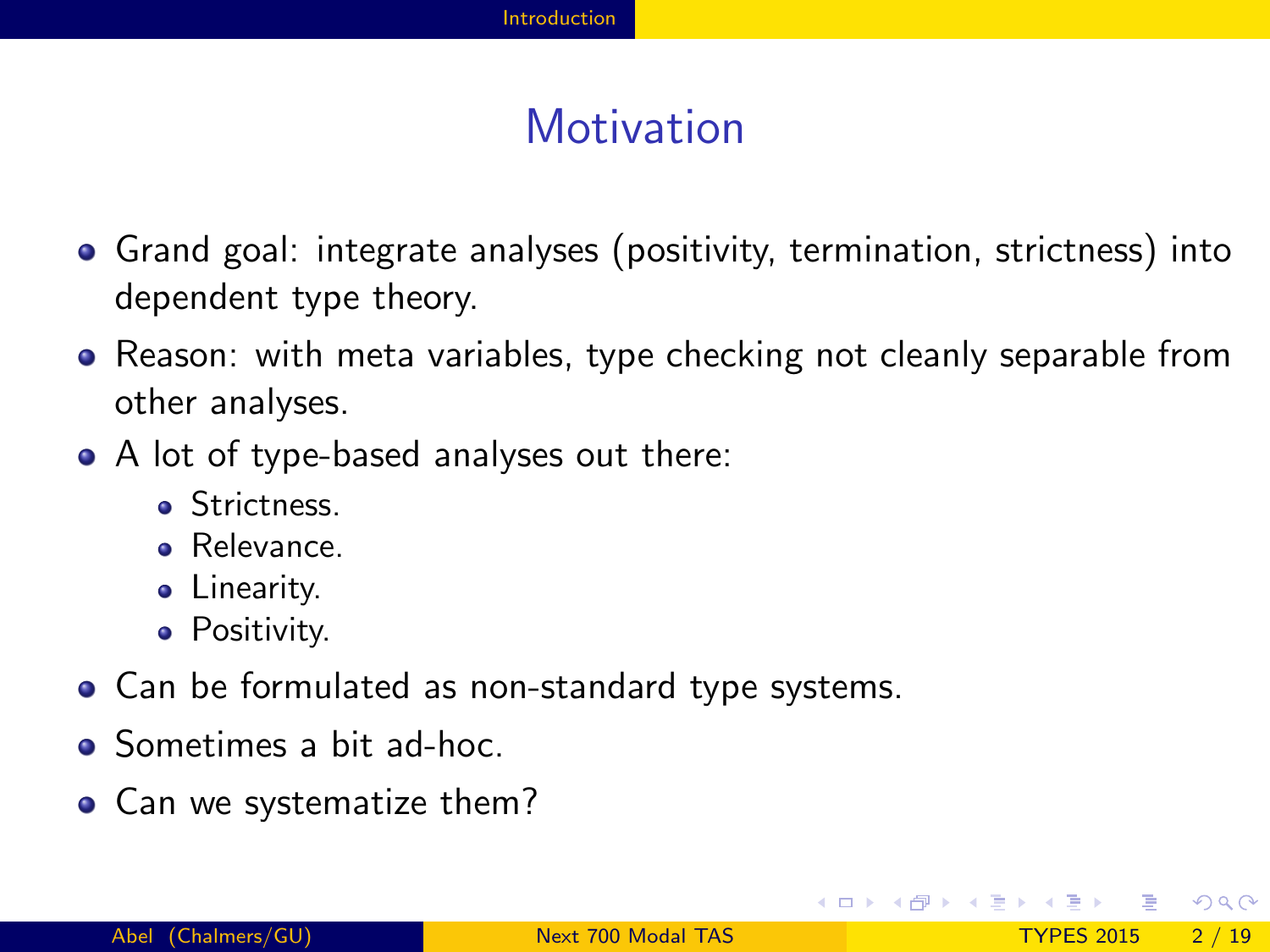#### Simply Typed Lambda-Calculus With Largest Type

- Terms  $t, u ::= x \mid \lambda xt \mid t u$  (untyped).
- **•** Type assignment  $\Gamma \vdash t : A$ .
- Types  $A, B ::= \top \mid A \rightarrow B$ .
- Contexts Γ are total functions from term variables to types.
	- **Empty context**  $\varepsilon$  is constant function  $\varepsilon(x) = \top$ .
	- Domain dom( $\Gamma$ ) = { $x | \Gamma(x) \neq \top$  }.
	- Update/extension  $\Gamma' = (\Gamma, x : A)$  is  $\Gamma'(y) = \begin{cases} U & \text{if } y = x \\ \Gamma'(x) & \text{otherwise} \end{cases}$  $Γ(y)$  otherwise
	- Singleton context  $x : A$  is  $(\varepsilon, x : A)$ .

<span id="page-2-0"></span> $QQQ$ 

イロメ イ何 メイヨメ イヨメーヨ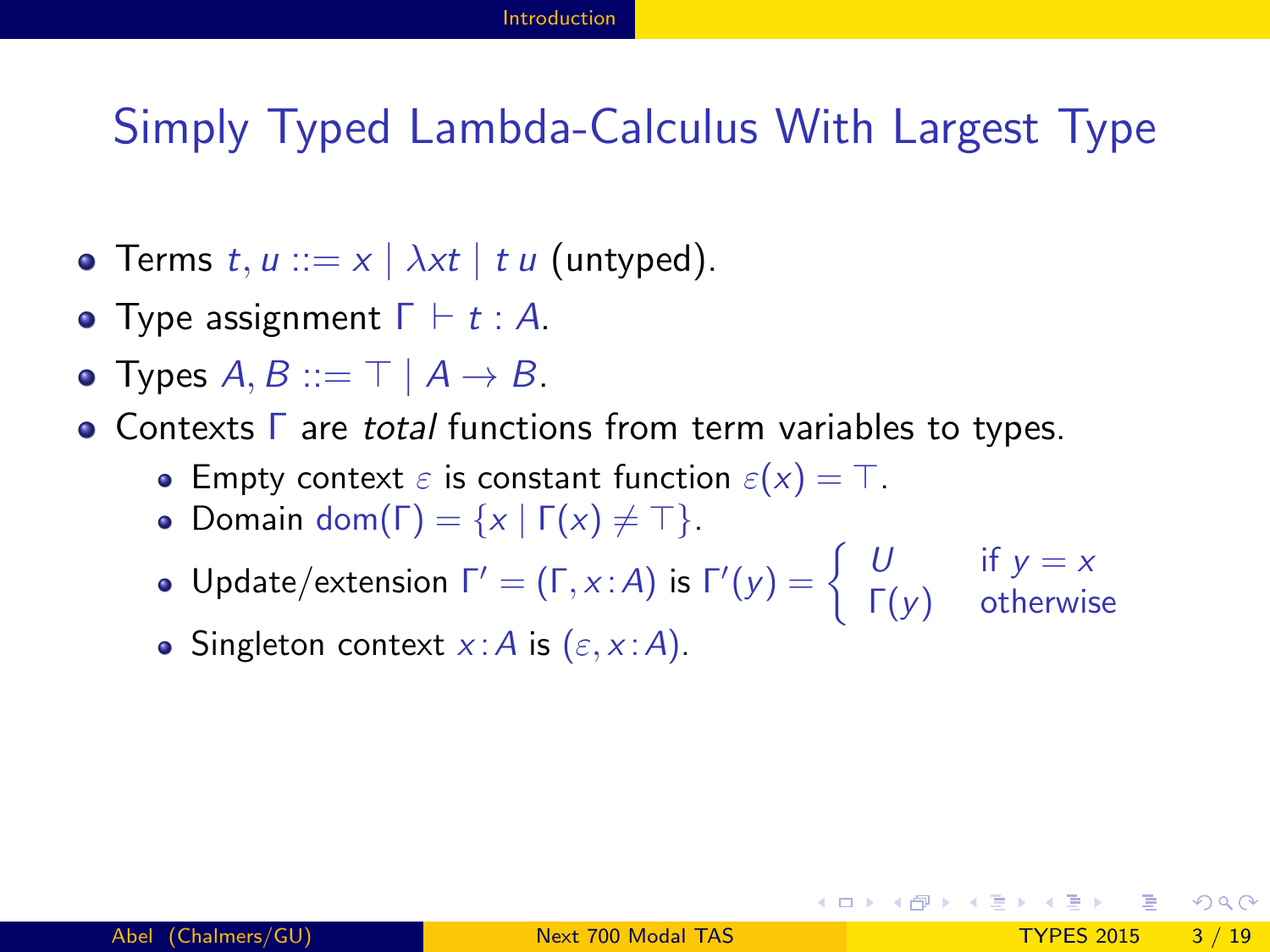### Trivial subtyping

• Subtyping  $A \leq B$  iff  $A = B$  or  $B = T$ .



• Greatest lower bound  $A \wedge B$  is undefined except that

 $A \wedge T = T \wedge A = A \wedge A = A$ .

**4 ロ ▶ 4 包** 

<span id="page-3-0"></span> $QQQ$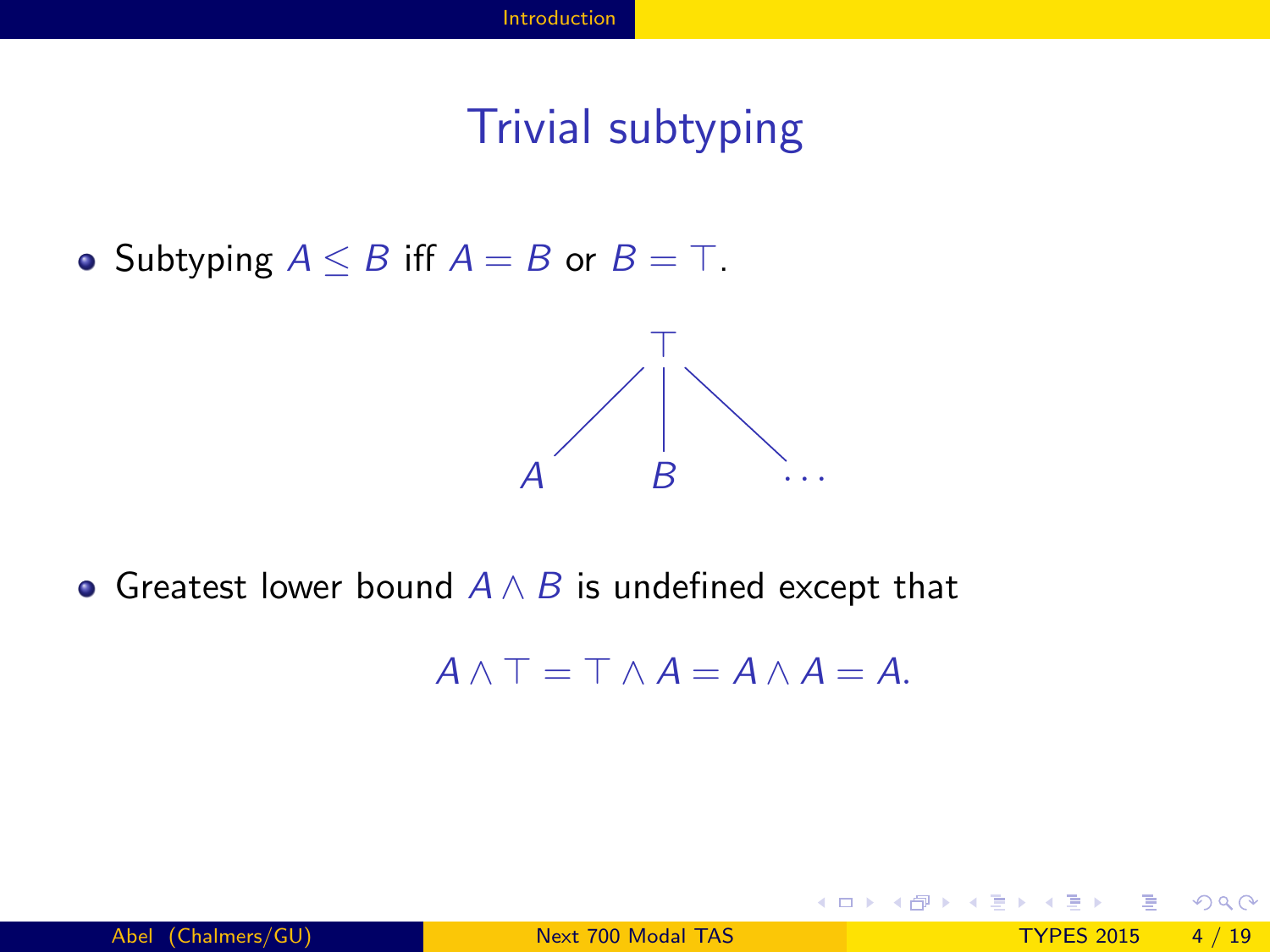#### Context subsumption  $=$  Weakening

• Subsumption  $\Gamma \leq \Delta$  is pointwise:  $\forall x$ .  $\Gamma(x) \leq \Delta(x)$ .



• Joining contexts  $\Gamma \wedge \Delta$  is pointwise (undef. if undef. at some x):

$$
(\Gamma \wedge \Delta)(x) = \Gamma(x) \wedge \Delta(x)
$$

4 0 3 4

Note:  $ε \wedge Γ = Γ \wedge ε = Γ \wedge Γ = Γ$ .

<span id="page-4-0"></span>つひい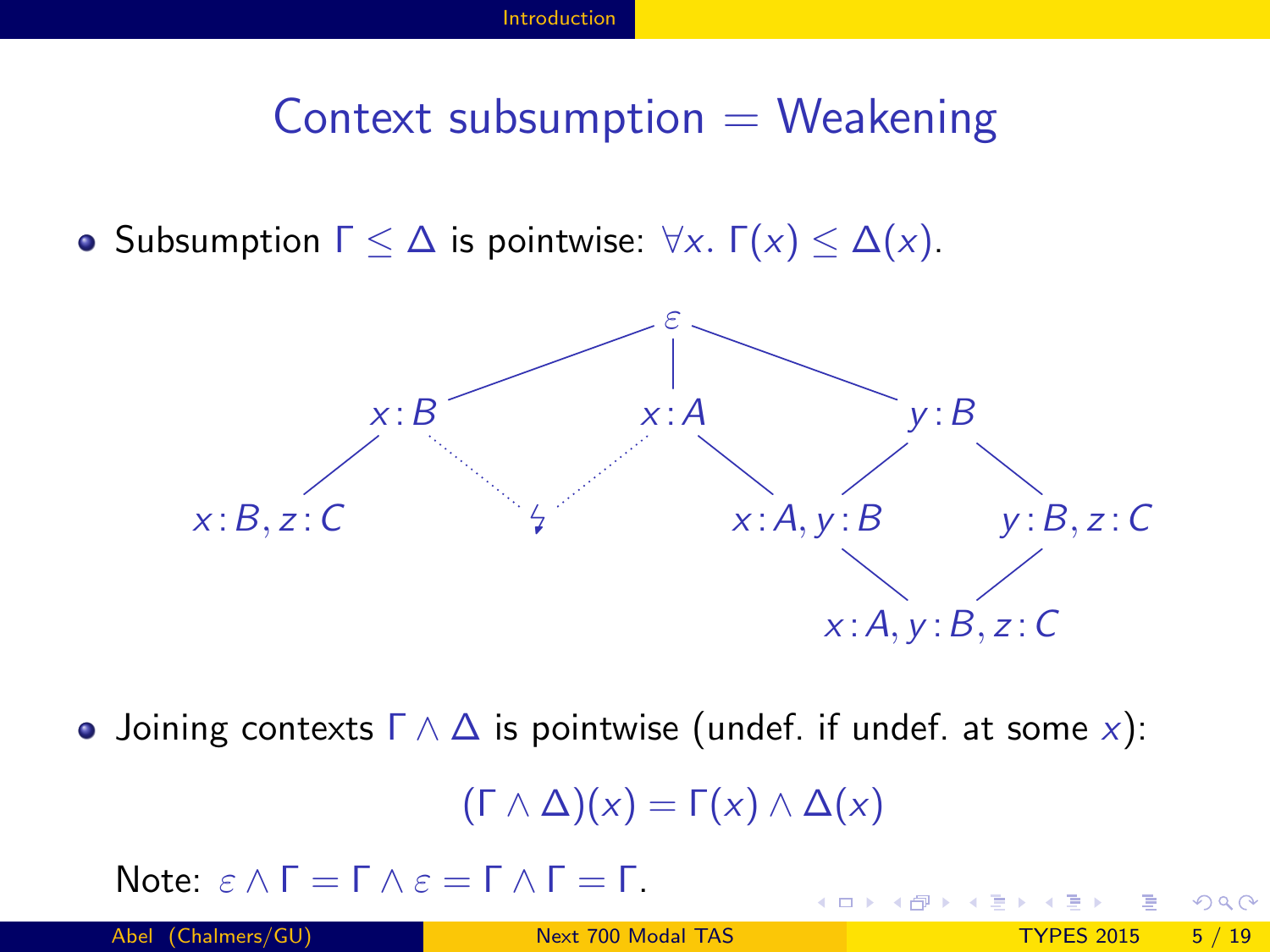#### Simple Type Assignment

$$
\frac{\Gamma, x : A \vdash t : B}{\Gamma \vdash \lambda x t : A \rightarrow B} \text{ abs}
$$
\n
$$
\frac{\Gamma \vdash t : A \rightarrow B \quad \Delta \vdash u : A}{\Gamma \land \Delta \vdash t u : B} \text{ app}
$$
\n
$$
\frac{\Gamma \leq \Delta \quad \Delta \vdash t : A \quad A \leq B}{\Gamma \vdash t : B} \text{ sub}
$$

- **•** Looks linear.
- But app allows contraction.
- And *sub* allows weakening.

4 0 8

- 4 国 米

<span id="page-5-0"></span> $299$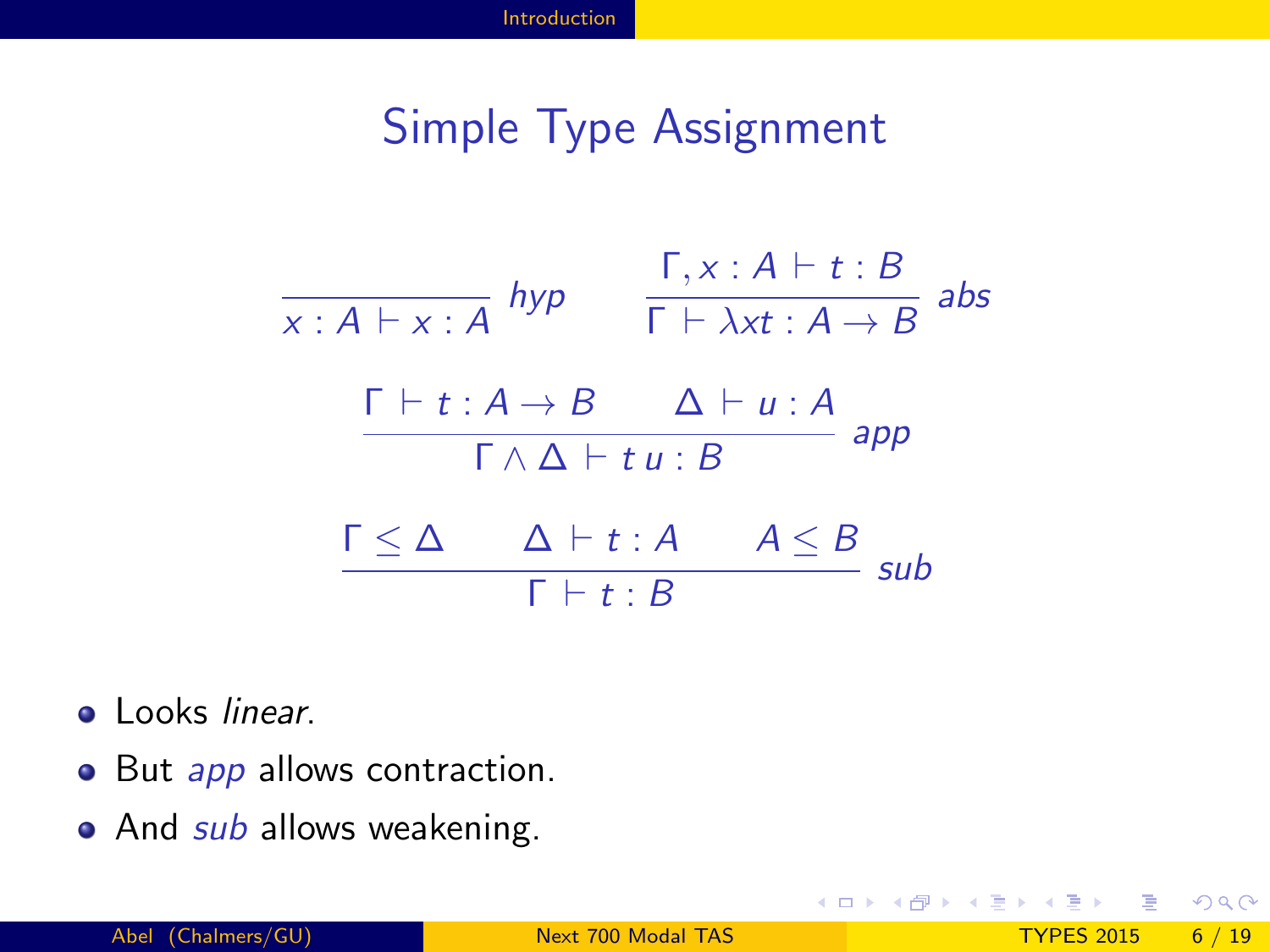### Exact Quantitative Typing

- Quantifies resource use exactly.
- Quantified type  $Q ::= qA$ , quantity  $p, q \in \mathbb{N}$ .
- Types  $A, B ::= \top | Q \rightarrow B$ .
- E.g.  $5A \rightarrow B$ : to produce one B, we need exactly 5 A.
- Context  $\Gamma$  maps variables x to quantified types  $Q$ .
- Scaling  $p(qA) = (pq)A$  and  $(p\Gamma)(x) = p(\Gamma(x))$ .
- Partial sum  $pA + qB = (p + q)(A \wedge B)$ .
- Pointwise context sum  $(\Gamma + \Delta)(x) = \Gamma(x) + \Delta(x)$ .

<span id="page-6-0"></span>KED KAP KED KED E VAA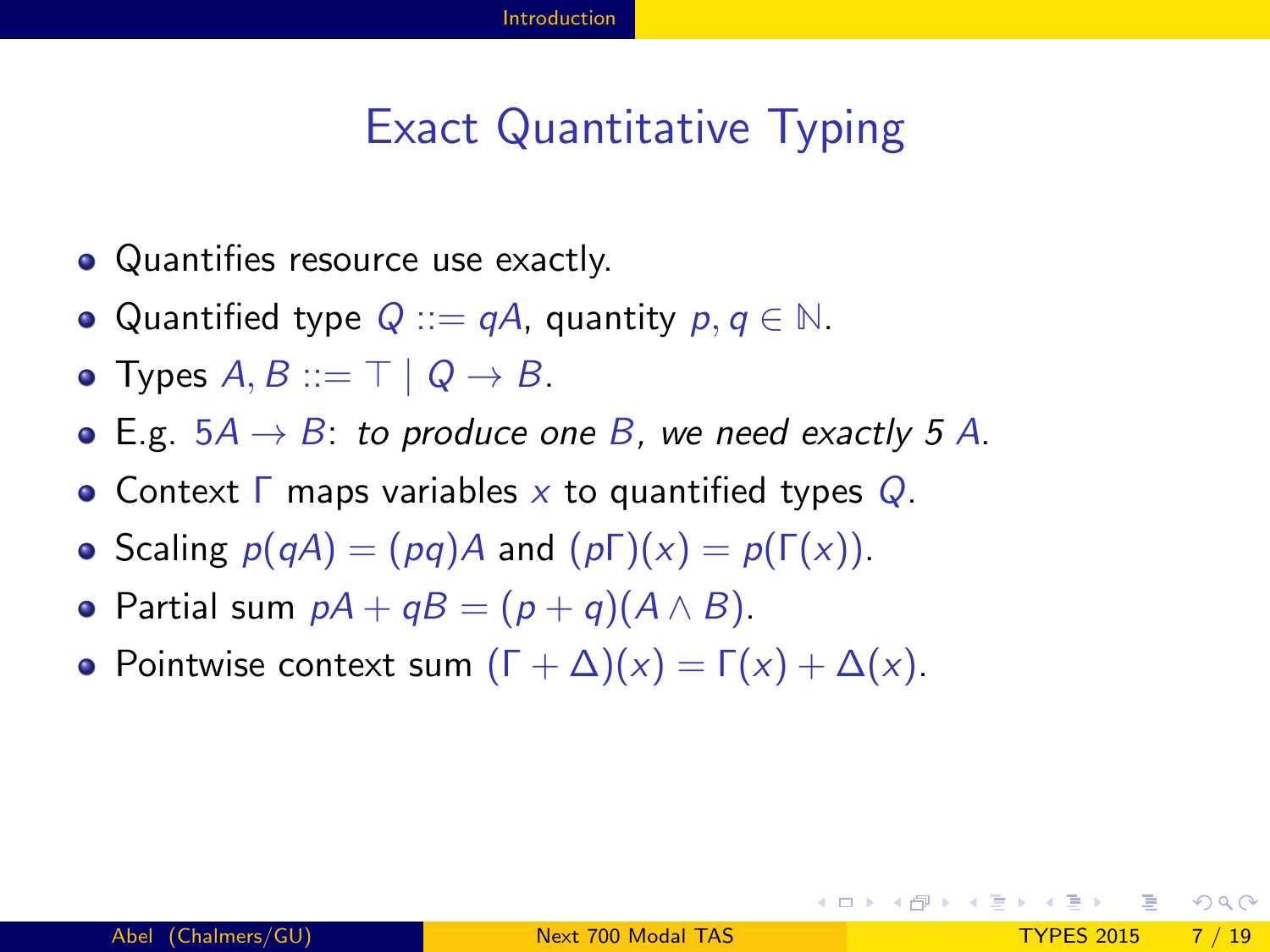#### Exact Quantitative Type Assignment

$$
\frac{\Gamma, x : qA \vdash t : B}{\Gamma \vdash \lambda xt : qA \rightarrow B} \text{ abs}
$$
\n
$$
\frac{\Gamma \vdash t : qA \rightarrow B \quad \Delta \vdash u : qA}{\Gamma + \Delta \vdash t u : B} \text{ app}
$$
\n
$$
\frac{\Gamma \vdash t : A}{q\Gamma \vdash t : qA} \text{ mod}
$$

- mod introduces quantified types.
- app splits resources between function and argument.

<span id="page-7-0"></span> $\Omega$ 

**K ロ ト K 何 ト K ヨ ト K**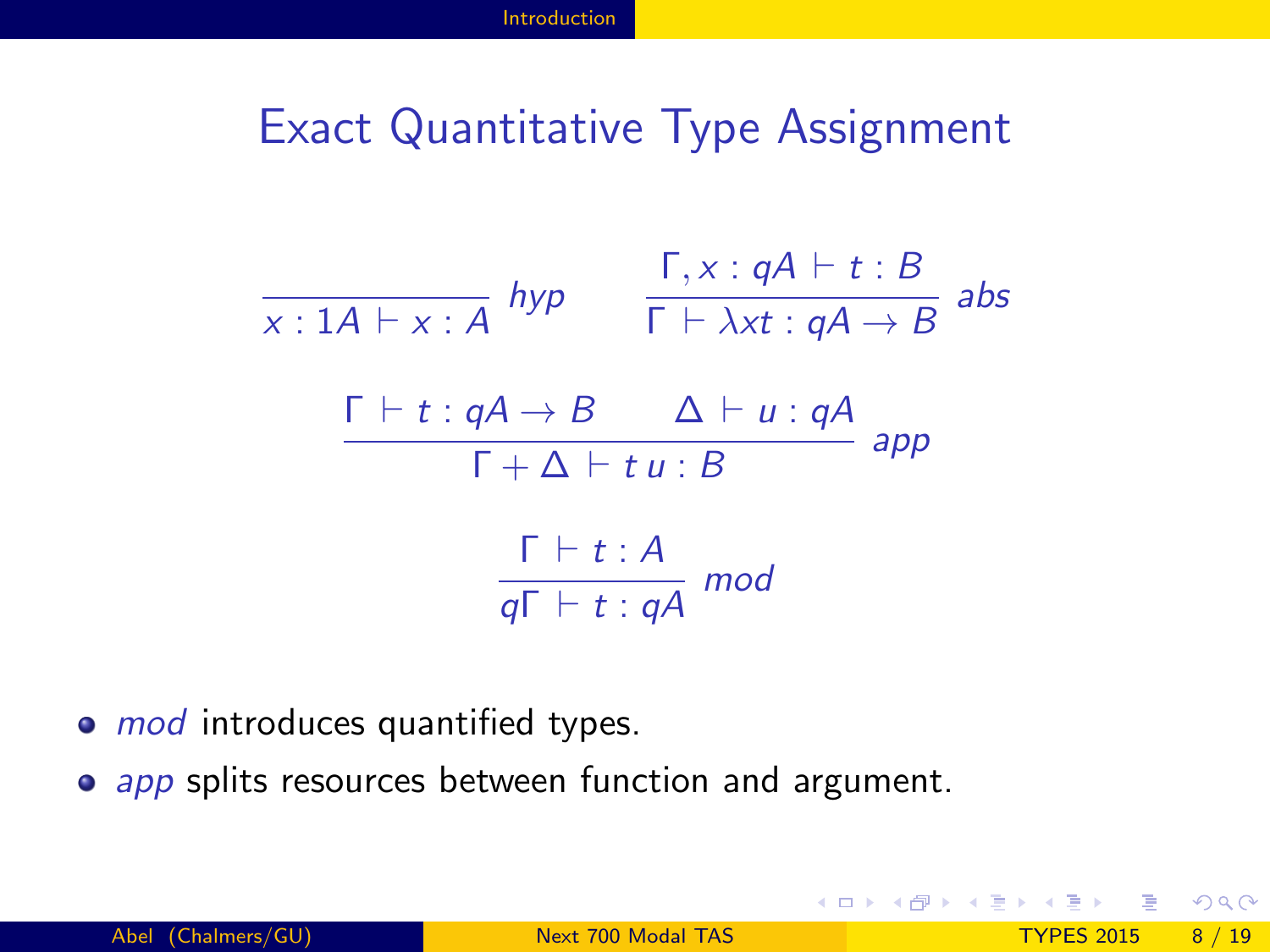# Wasting (Weakening)

• Subtyping quantified types.

$$
\frac{q \geq q'}{qA \leq q'A'} \leq A'
$$

**•** Weakening.

$$
\frac{\Gamma \leq \Delta \qquad \Delta \vdash t : A \qquad A \leq B}{\Gamma \vdash t : B} \ \text{sub}
$$

<span id="page-8-0"></span> $\Omega$ 

 $4$  ロ }  $4$   $4$   $9$  }  $4$   $\equiv$  }  $-4$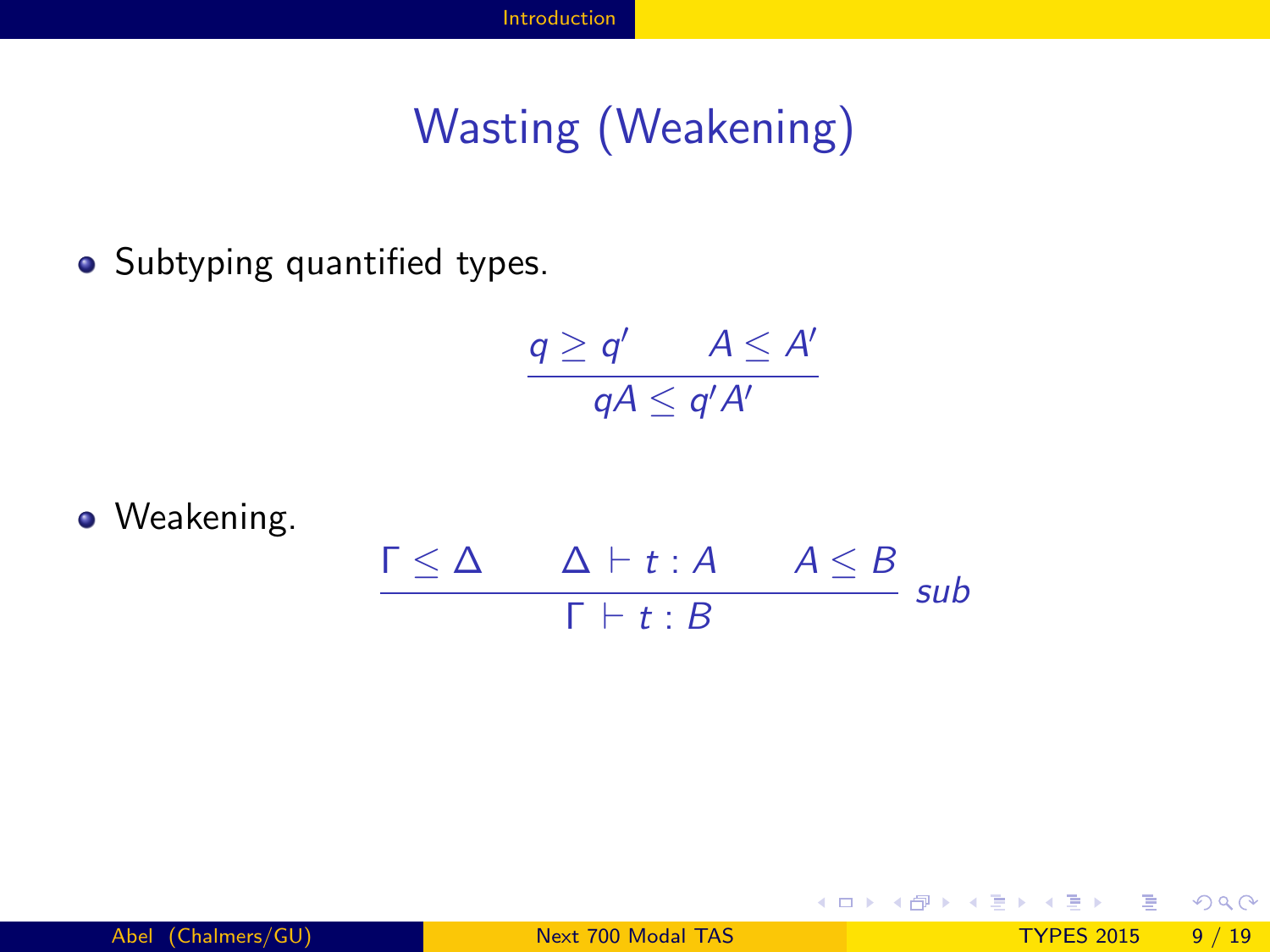### Typical Quantitative Type Systems

- Strictness: Is a variable used at least once? Quantities: 0.. and 1..
- Relevance: Is a variable used *never*? Quantities: 0 and 1..
- Linear typing: Is a variable used exactly once or unrestrictedly? Quantities: 1 and 0..

<span id="page-9-0"></span> $\Omega$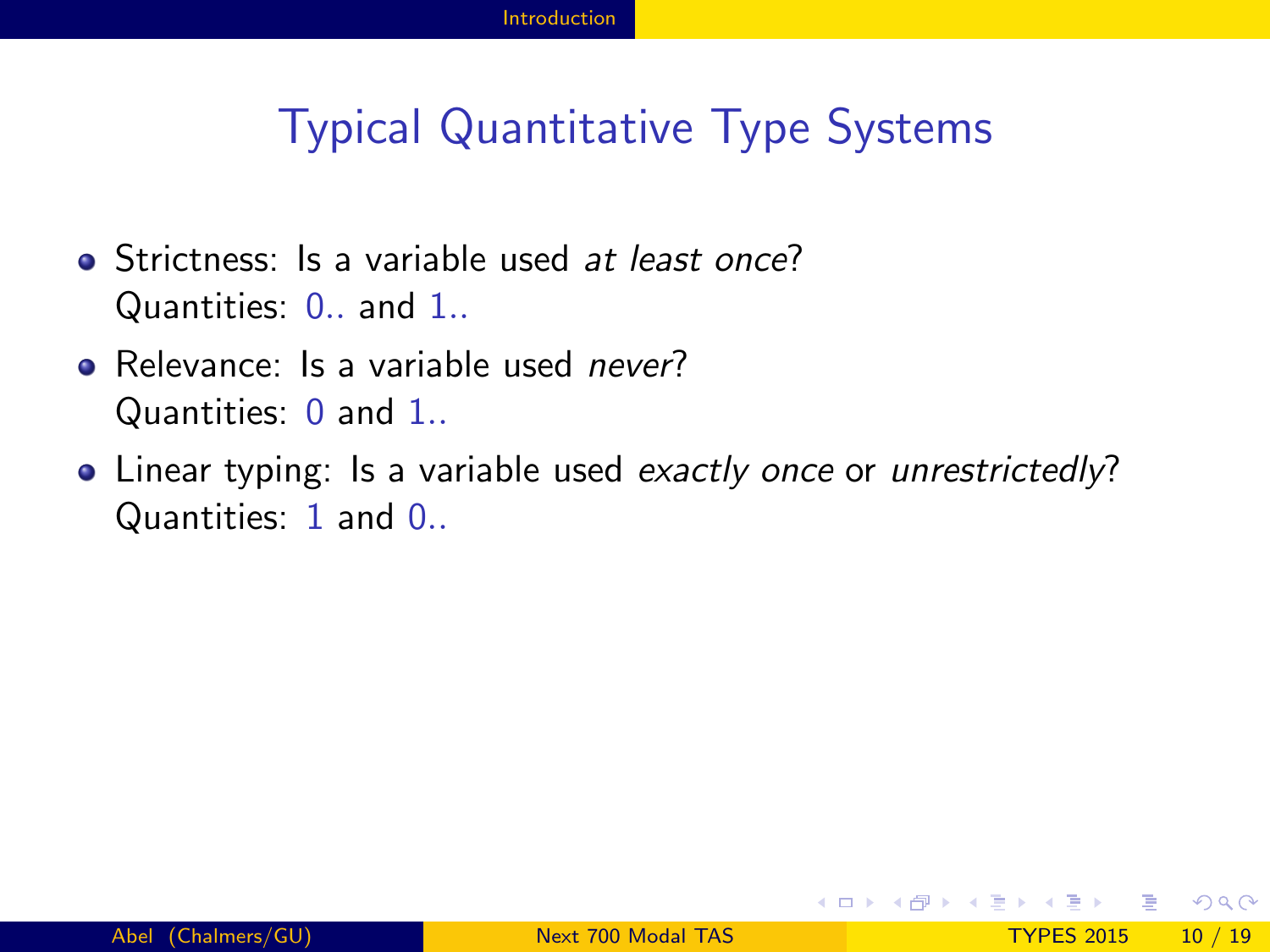## Quantitative Typing, Revisited

• Quantities  $q \in P$  are sets of natural numbers.

•  $P \subseteq \mathcal{P}(\mathbb{N})$  is partially ordered by

 $p < q \iff p \supset q$ 

 $\bullet$  P should form a monoid with composition  $pq = \{mn \mid m \in p \text{ and } n \in q\}$  and a suitable unit 1.

<span id="page-10-0"></span>
$$
\frac{}{x:\mathbb{1}A\vdash x:A} \; \mathit{hyp}
$$

• Sum  $p + q$  is smallest set  $r \in P$  such that  $m + n \in r$  for all  $m \in p$ and  $n \in q$  (might not exists).

• Default element  $p_0$  for empty context  $\varepsilon(x) = p_0 \top$  (controls weakening). **KOD KARD KED KED E VAN**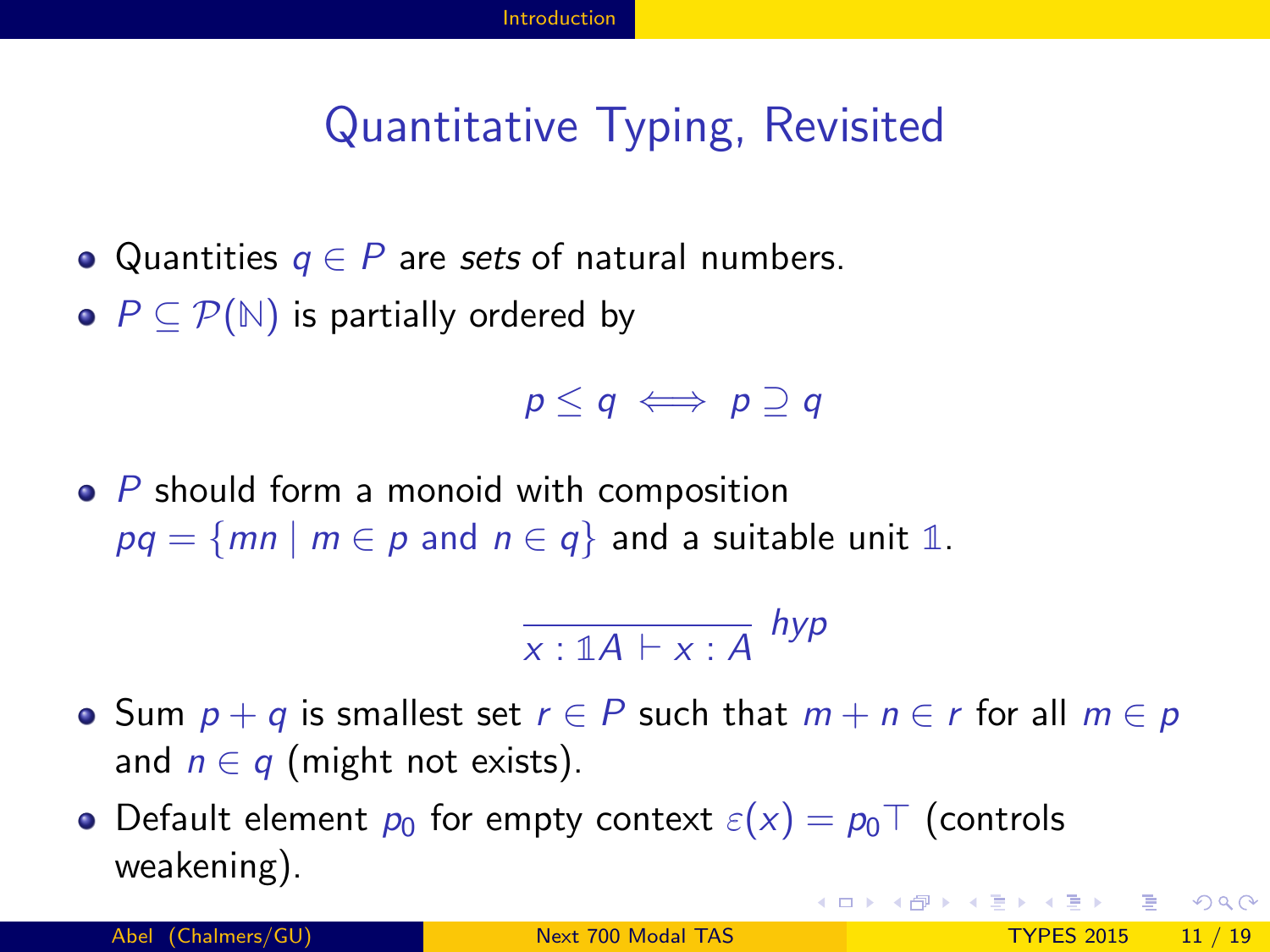#### Example 1: Linear typing

•  $P = \{\mathbb{1}, \mathbb{1}\}\$  with  $\mathbb{1} = \{1\}$  (linear) and  $\mathbb{1} = \mathbb{N}$  (unrestricted).



 $\bullet$   $1 + 1$  undefined: no contraction for linear hypotheses!

 $p_0 = \frac{1}{1}$ : weakening only with unrestricted hypotheses.

 $(x : !A) < (x : !T) = \varepsilon$ 

• Hypothesis rule usable for ! via sub:

$$
\frac{(x:!A) \leq (x:1A) \qquad x:1A \vdash x:A}{x:!A \vdash x:A}
$$

<span id="page-11-0"></span> $\Omega$ 

イロト イ何 トイヨ トイヨ トー ヨ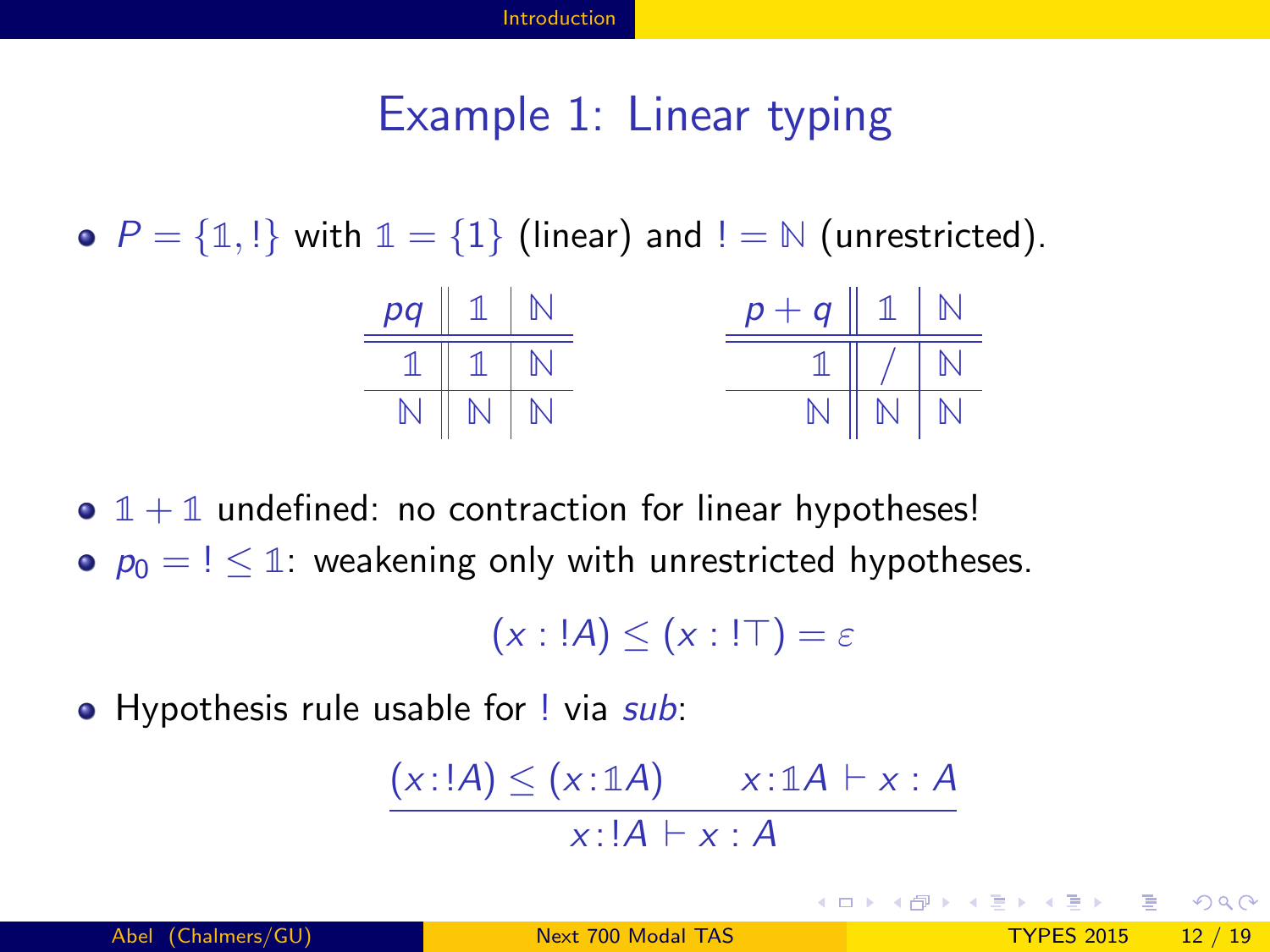#### Example 2: Strictness typing

•  $P = \{\mathbb{L}, \mathbb{S}\}\$  with  $\mathbb{L} = \mathbb{N}$  (lazy) and  $\mathbb{S} = \mathbb{N} \setminus \{0\} = \mathbb{1}$  (strict).



 $p_0 = \mathbb{L} \leq \mathbb{S}$ : weakening only with lazy hypotheses!

 $(x : \mathbb{L}A) \leq (x : \mathbb{ST}) = \varepsilon$ 

**•** Hypothesis rule usable for L via sub:

$$
\frac{(x:\mathbb{L}A)\leq (x:\mathbb{S}A)\qquad x:\mathbb{S}A\vdash x:A}{x:\mathbb{L}A\vdash x:A}
$$

<span id="page-12-0"></span>K □ ▶ K @ ▶ K 로 ▶ K 로 ▶ \_ 로 \_ K 9 Q @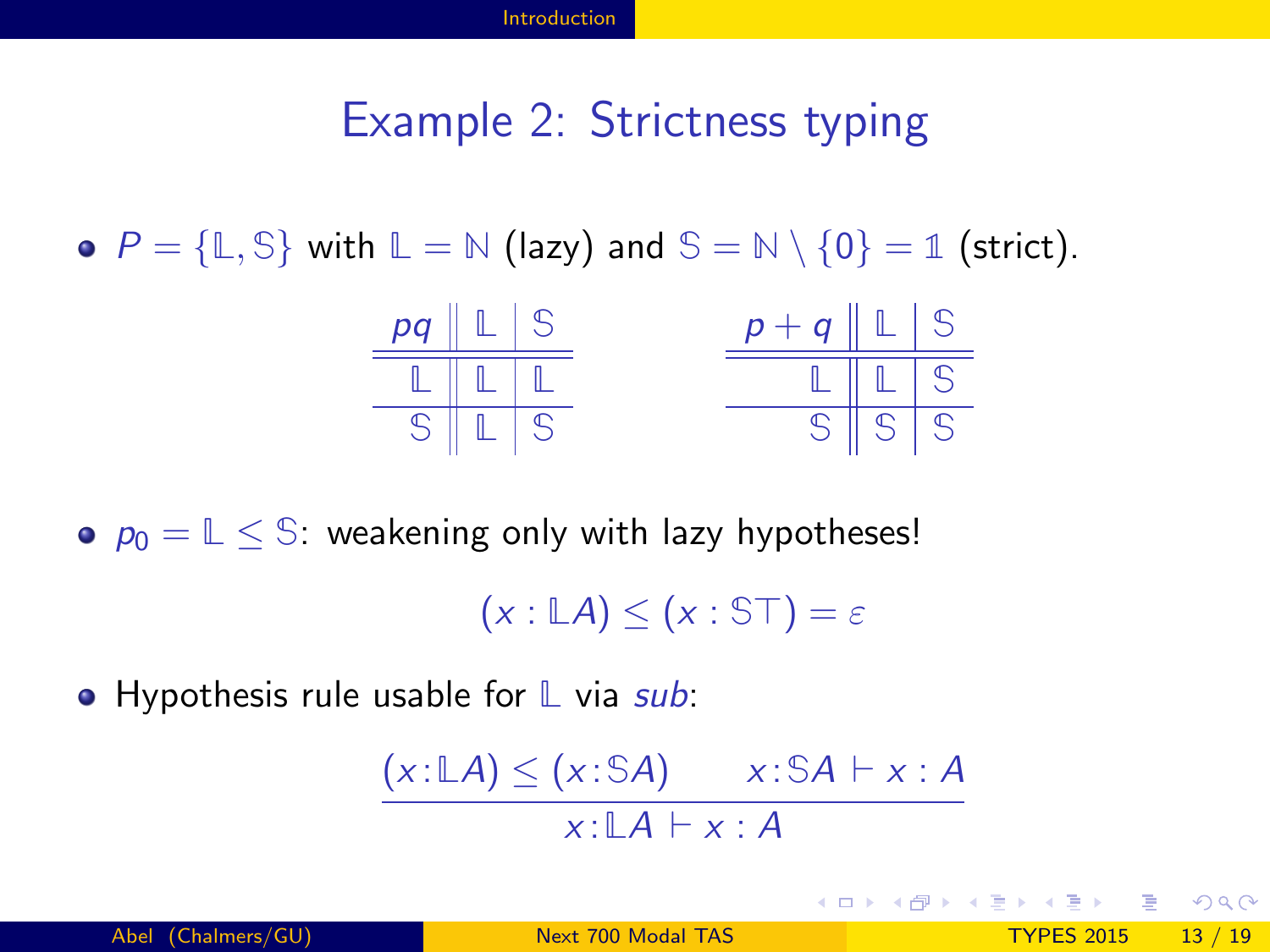#### Example 3: Relevance typing

•  $P = \{0, 1\}$  with  $0 = \{0\}$  (unused) and  $1 = \mathbb{N} \setminus \{0\} = 1$  (used). **•** *P* is discrete:  $0 \nless 1 \nless 0$ .



 $p_0 = 0$ : weakening only with unused hypotheses!

 $(x : \mathbb{0}A) \leq (x : \mathbb{1}T) = \varepsilon$ 

• Irrelevant hypotheses are unusable

 $x : \mathbb{0}A \not\models x : A$ 

<span id="page-13-0"></span>イロト イ母 トイミト イミト ニヨー りんぴ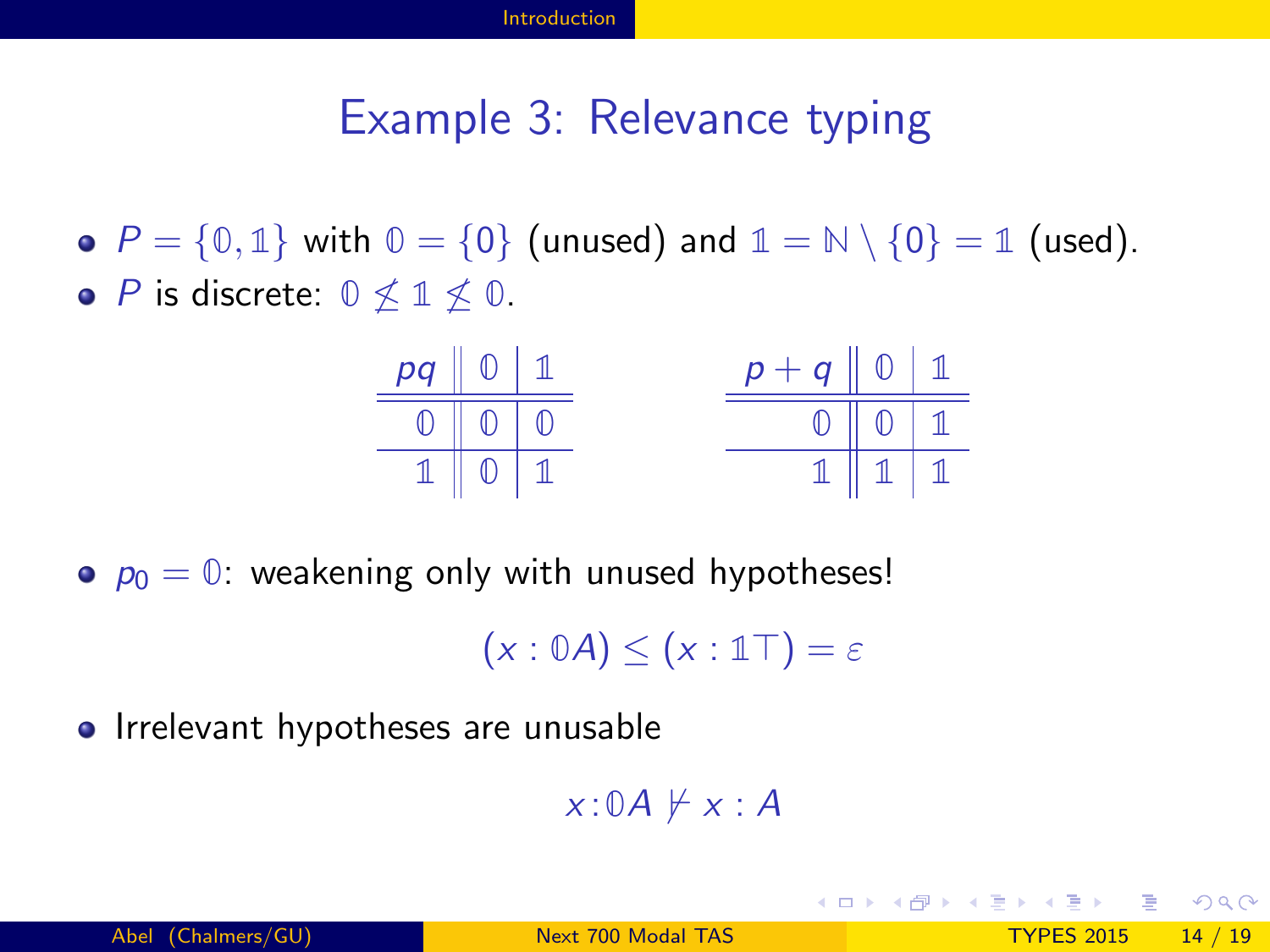## Variance / Monotonicity / Polarity / Positivity

- Scala: type operator variance for subtyping.
- Coq/Agda: positivity checking for inductive/coinductive types.
- 4-point lattice:

| p | variance      | monotonicity | occurrence        |
|---|---------------|--------------|-------------------|
|   | invariant     | constant     | none              |
|   | covariant     | monotone     | positive          |
|   | contravariant | antitone     | negative          |
|   | mixed-variant | any function | both / don't know |

- $\bullet$  Function composition is  $pq$ .
- Combine variable occurrences in subterms with  $p + q$ .

<span id="page-14-0"></span> $\Omega$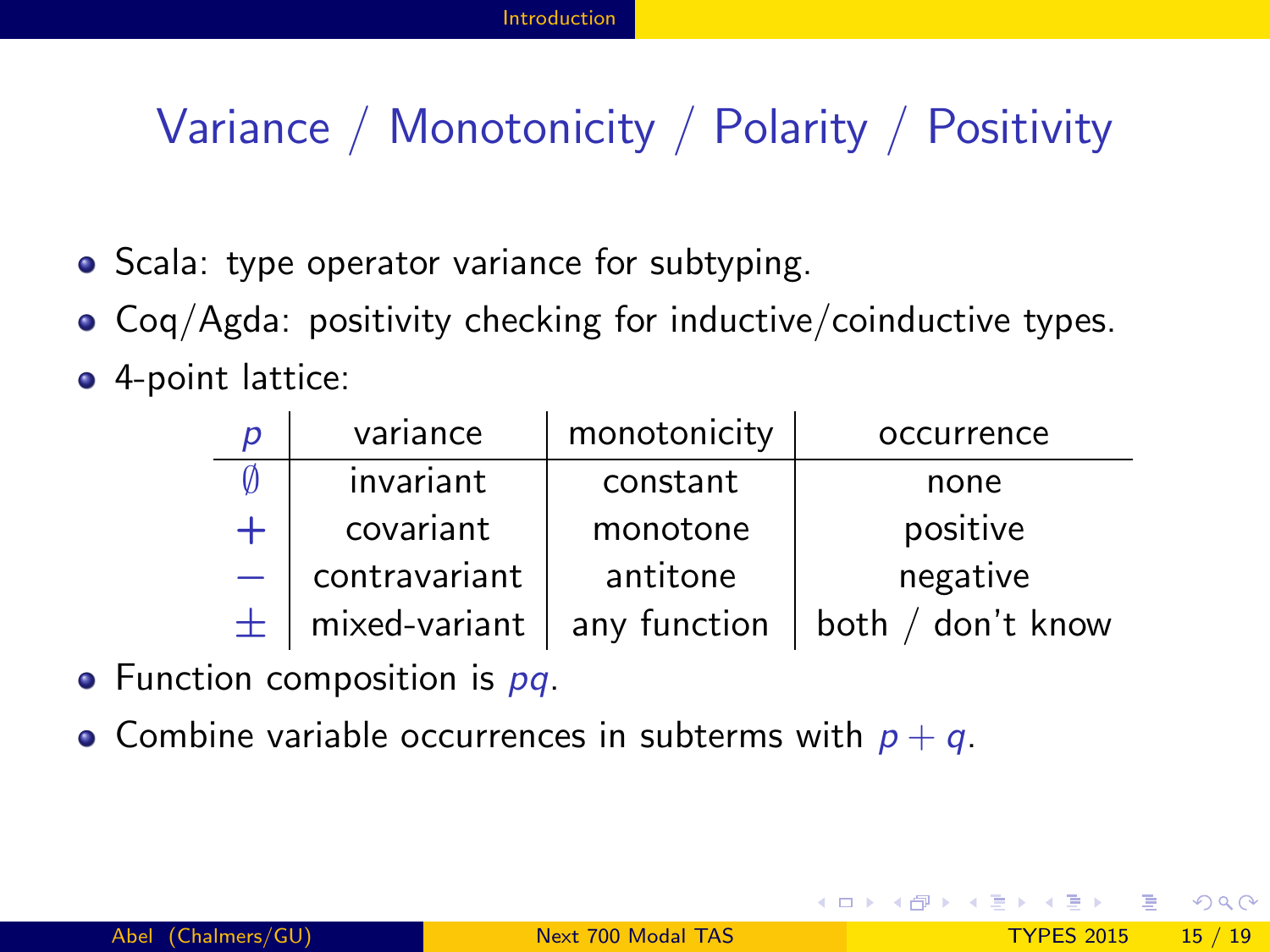## Positivity Typing

• Partially ordered monoid  $P = \{\emptyset, +, -, \pm\}.$ 



• Encoding:  $p \le q = p \supseteq q$  and  $p + q = p \cup q$  where

<span id="page-15-0"></span>
$$
\begin{array}{c|c|c|c|c} \emptyset & + & - & \pm \\ \hline \{\} & \{+1\} & \{-1\} & \{+1,-1\} \end{array}
$$

 $\bullet$  Default polarity  $p_0 = \emptyset$ : weaken with anyth[ing](#page-14-0)[.](#page-16-0)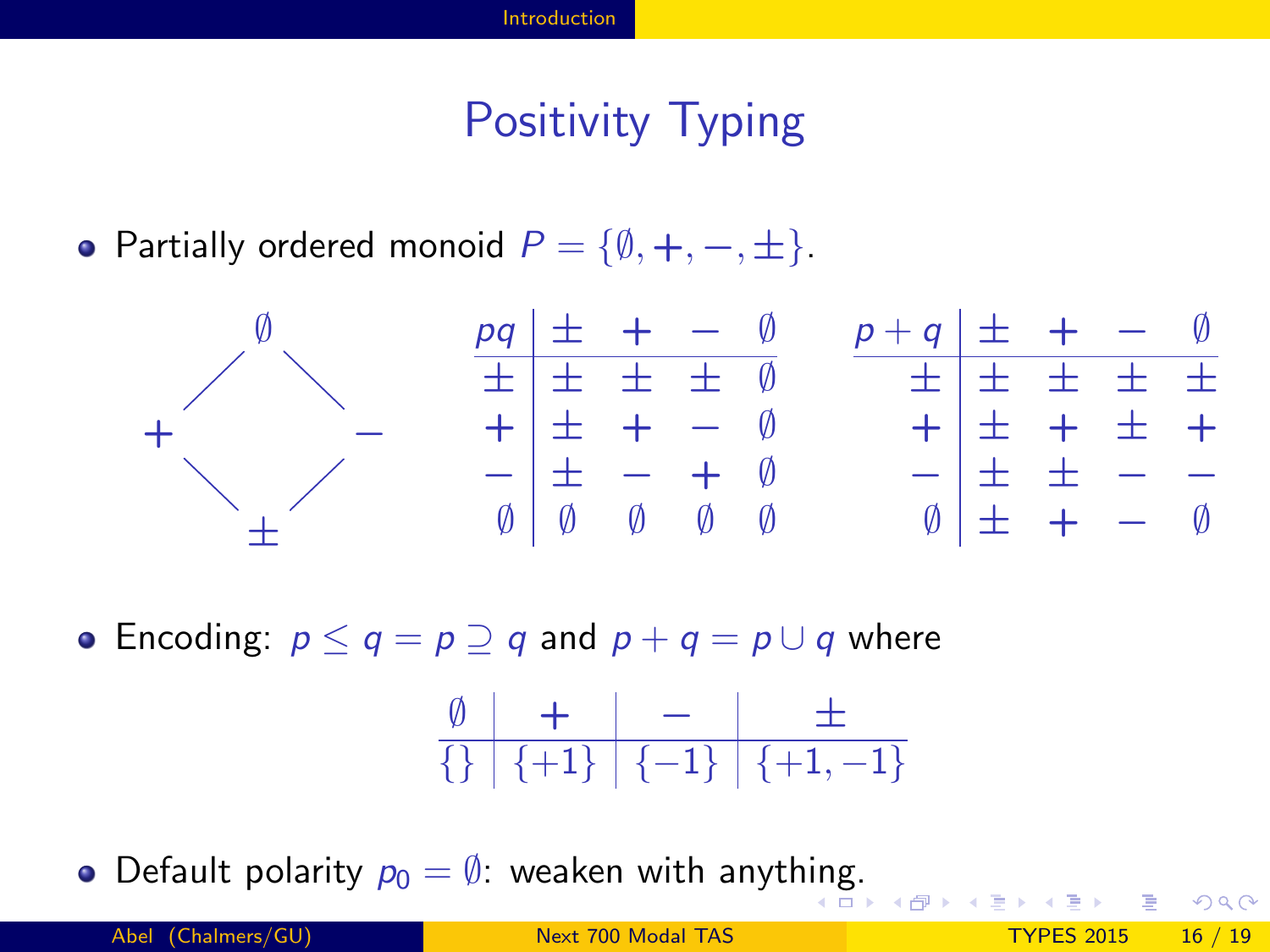#### Modal types

• Make qA first class:  $A, B ::= \top | qA | A \rightarrow B$ .

• Back to lambda-calculus rules plus *mod*.



<span id="page-16-0"></span>イロト イ母 トイミト イミト ニヨー りんぴ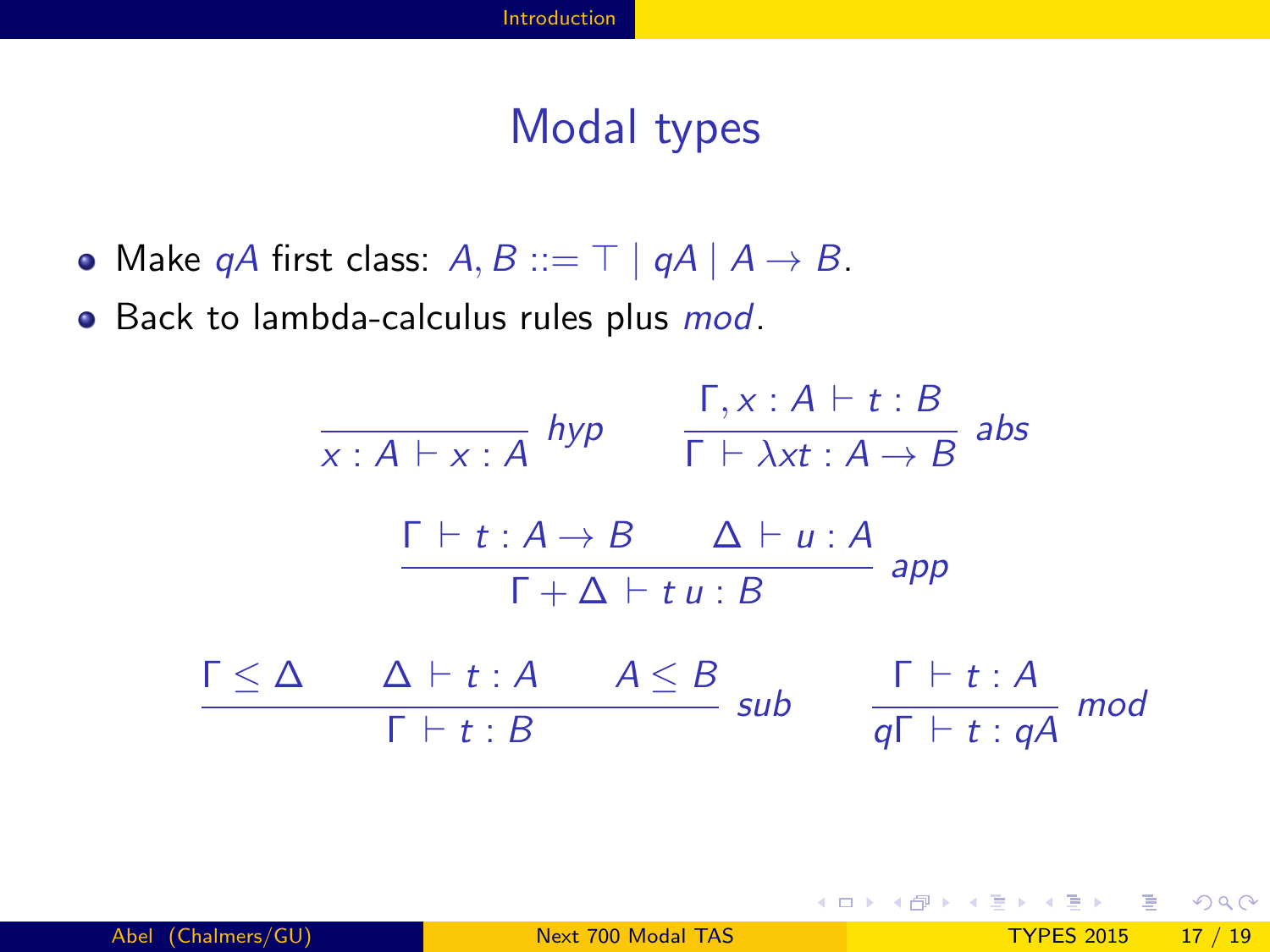#### Linear Types, Revisited

- $P = \{1, 1\}$ , let  $1A = A$ .
- Observe  $!!A = !A$ .
- Promotion is an instance of *mod*.

$$
\frac{! \Gamma \vdash t : A}{! \Gamma \vdash t : !A \mod t}
$$

<span id="page-17-0"></span> $\Omega$ 

 $4$  ロ }  $4$   $4$   $9$  }  $4$   $\equiv$  }  $-4$